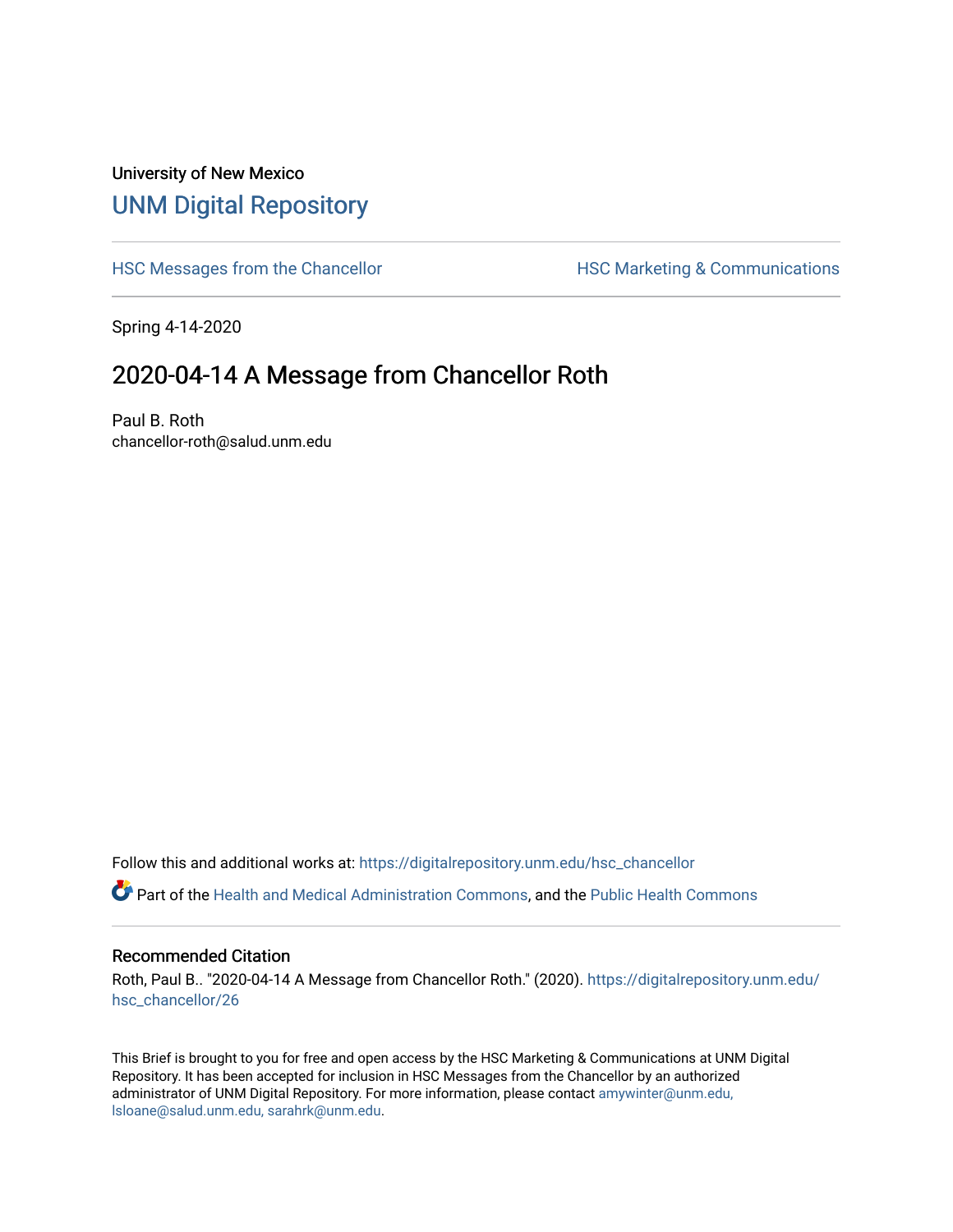

[View this email in your browser](https://mailchi.mp/531a3b8a301e/message-from-the-chancellor-coronavirus-4385692?e=b4bbfca2c0)

## **A Message from Chancellor Roth**

Dear Colleagues:

Over the past few weeks I've prefaced these daily messages with an update on the growing number of COVID-19 cases diagnosed in New Mexico – and their impact on our community. I know these daily reminders could be causing you distress, so going forward I will periodically speak to trends but not list daily numbers. I also intend to accentuate the positive wherever possible, while continuing to share important developments around the Health Sciences Center.

This has been a period of difficult adjustments for those who are working from home. Trying to juggle your work duties with child care responsibilities or the need to provide support for other family members can be stressful. I fully understand what you're experiencing (I'm working from home, too), and I appreciate the importance of maintaining a healthy work-life balance, especially in unsettled times such as these. Please take care of yourselves. The sacrifices you are making to get the job done are deeply appreciated, but your health and well-being are my foremost concern.

Many of faculty, staff and students have expressed frustration at not being able do more at a time when our health care providers are putting everything on the line to care for their patients. Mary Pat Couig, PhD, MPH, RN, associate professor in the College of Nursing, is helping to pair volunteers from across the Health Sciences Center with opportunities to help.

Mary Pat reports that volunteers are providing child care, getting groceries, running errands, helping with phone triage and – in the case of faculty – providing clinical care or helping to staff the Westside Emergency Housing Center health clinic. Please fill out the [HSC COVID](https://unm.us19.list-manage.com/track/click?u=59ce53c1a4dedb490bac78648&id=c4dad00ffb&e=b4bbfca2c0)  [Volunteer](https://unm.us19.list-manage.com/track/click?u=59ce53c1a4dedb490bac78648&id=c4dad00ffb&e=b4bbfca2c0) [form](https://unm.us19.list-manage.com/track/click?u=59ce53c1a4dedb490bac78648&id=176d46c57a&e=b4bbfca2c0) if you would like to participate.